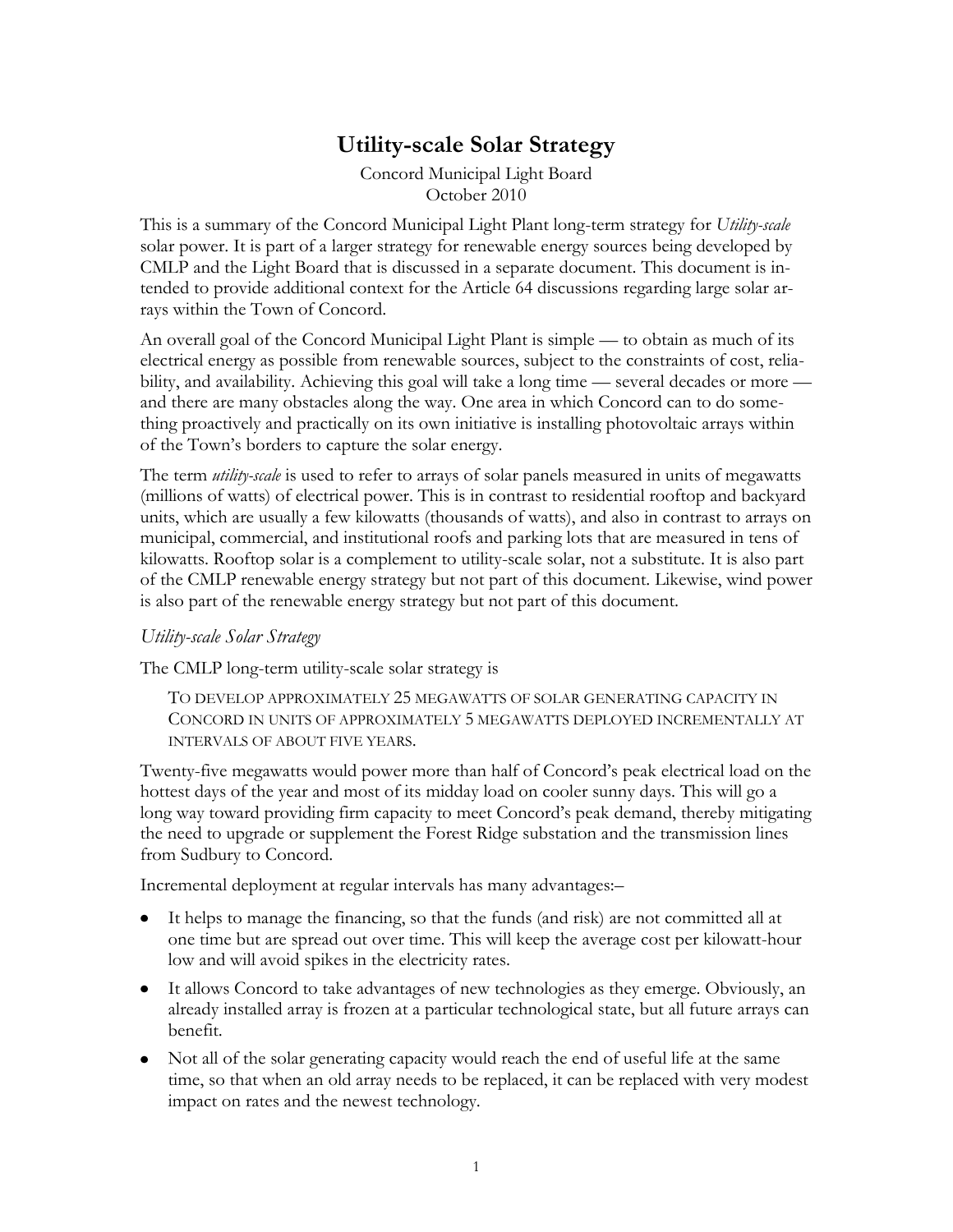Incremental deployment gives the Light Plant a chance to build up the organizational expertise in accommodating solar power into its systems, its operations, and its ratesetting policies.

Intervals of about five years fit nicely with the projected 25-year lifetimes of solar arrays, and they provide the Light Board and CMLP staff a reasonable break after deploying one increment before preparing for the next increment.

Five megawatts per increment is large enough to amortize the staff and committee effort of preparing Requests for Proposals, evaluating bids, and negotiating contracts. A smaller increment would require the same amount of effort but would produce correspondingly less electrical energy and capacity for that effort. Larger increments would require larger blocks of financing at one time and would tend to reduce the benefits of incremental development.

## *Financial Considerations*

Almost the entire cost of electricity from solar panels is in the capital cost of the installation. Operating costs are estimated to be negligible. In late 2010, the installed cost per watt of large-scale solar arrays is just under \$5 per watt, but this is mitigated by government subsidies and by Solar Renewable Energy Credits (S-RECs) funded by fossil fuel customers of investor owned utilities. Subsidies come and go with politics, legislation establishing the S-REC market is currently valid for ten years, and the S-REC market could easily become quite volatile and could expand to public power utilities. Therefore, it is recommended that *for the time being*

UTILITY-SCALE SOLAR ARRAYS BE FINANCED BY LEASING AND POWER PURCHASE AGREEMENTS SIMILAR TO THOSE PROPOSED FOR ARTICLE 64.

This puts all of the risk and uncertainty of subsidies and S-RECs onto the vendor in exchange for the ability to profit by their upside potential.

When the price of solar panels drops below a certain threshold — say, \$2 per watt — it becomes financially attractive for Concord to own and operate its own solar arrays with little risk. In Concord's climate and latitude, each watt of capacity produces about 1¼ kilowatthours (kWh) of electrical energy per year. Assuming a 25-year life, depreciation would cost about 6.4 $\phi$  per kWh and interest on debt service would add about 2.5 $\phi$  per kWh to the average cost over the life of the array. This cost is unsubsidized and is well within what CMLP currently pays for electrical energy.

Therefore, it is recommended that when the capital cost of solar arrays drops below a threshold to be established by the Light Board

FUTURE UTILITY-SCALE SOLAR ARRAYS MAY BE OWNED AND OPERATED BY CMLP AND BE FINANCED BY BONDS AUTHORIZED BY TOWN MEETING.

S-RECS AND OTHER SUBSIDIES ACCRUING FROM IN-TOWN SOLAR GENERATION SHOULD BE USED TO PAY DOWN THE DEBT, THEREBY REDUCING INTEREST COSTS AND THE AVERAGE COST PER KILOWATT-HOUR.

It should be noted that solar generation within Concord will reduce transmission charges paid to ISO New England and will also reduce Concord's obligation to make forward capacity purchases. These reductions are *not* figured into the cost of owning and operating our own arrays, but they will benefit the Town when CMLP rates are established.